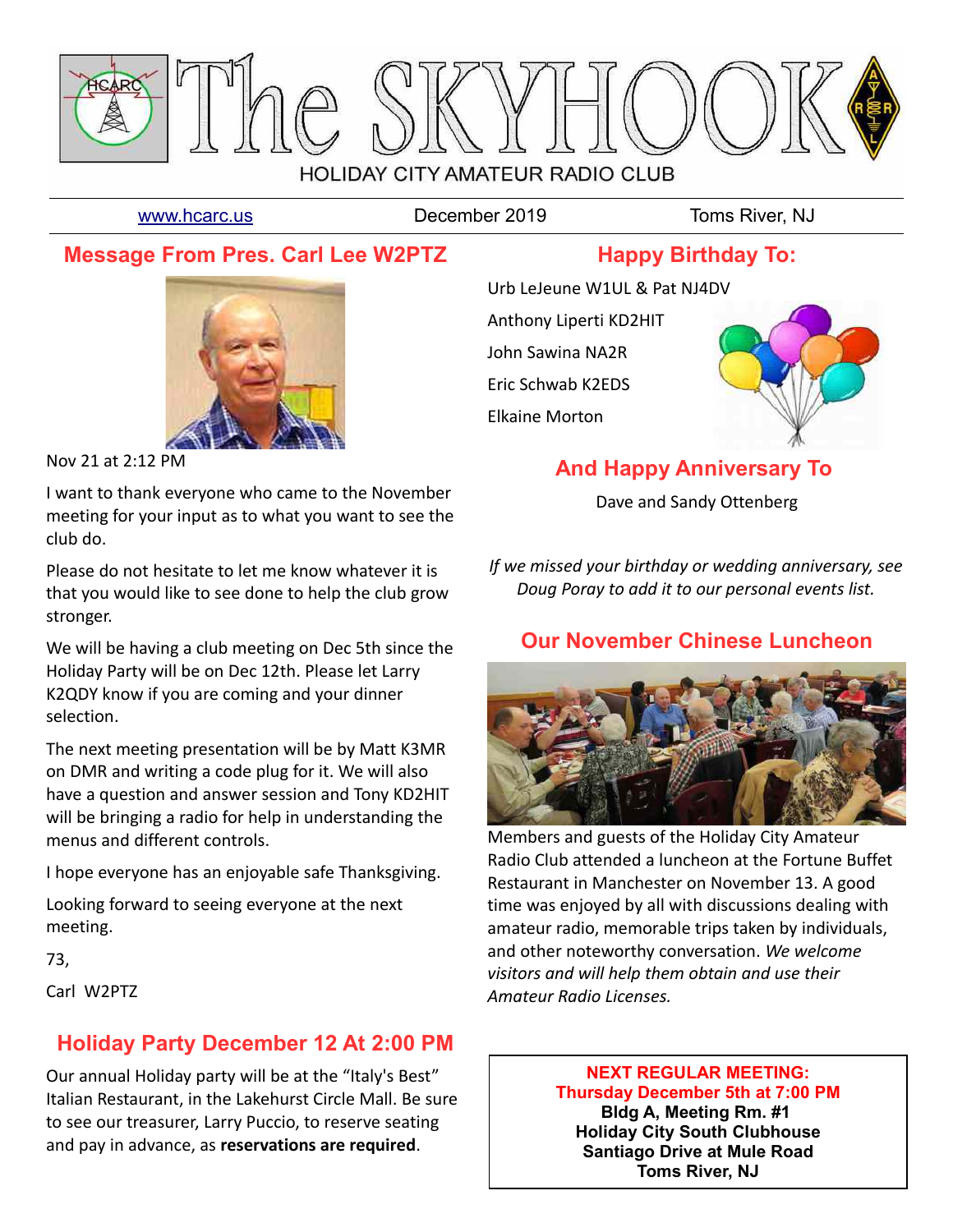# **Ocean County ARES® News**

## December, 2019

The next meeting of Ocean County ARES will be on December 18<sup>th</sup> at 7:00 pm, Ocean County EOC, Robert J. Miller Airpark, Berkeley Township. This will also be our annual holiday party so bring your significant other/guest and appetite. There will be no training nets that evening due to the meeting.

Ocean County ARES will begin conducting VE Test Sessions in January 2020. The schedule can be found on the ARRL website at:

## [http://www.arrl.org/find-an-amateur-radio-license](http://www.arrl.org/find-an-amateur-radio-license-exam-session)[exam-session](http://www.arrl.org/find-an-amateur-radio-license-exam-session)

Just enter your zip code to do a search.

The test location is the Ocean County EOC, Robert J. Miller Airpark, Berkeley Township. We will be able to use the small room behind the EOC for more privacy. The 2020 schedule is: January 21, 2020 March 17, 2020

May 19, 2020 July 21 2020 September 15, 2020 November 17, 2020

You need to make an appointment to take an exam. No walk-ins permitted. To schedule an exam, contact the VE team at VE *at* WA2RES.com

The Lead VE is John, N2LD. The Team Members are: KD2FFR, WX2NJ, N2LD, K2JSS, WB2ALJ, N2XW, KB2RUV, N2RPQ, N2QXB, and KC2SBR.

As you know, the 145.170 repeater had to be temporary relocated due to tank painting/maintenance in Manchester. The output has been limited because of the move. Starting this December, an ARES Team will be designing and planning the re-installation of 145.170. We plan on being done with the install in early 2020 and hopefully we will be able to once again share the nets between 449.825 and 145.170. The temporary repeater will remain active until the transfer. I ask that you refrain from using the temporary repeater unless necessary since the range is limited and it confuses users. That also means stop keying it for no reason with no ID.

We will continue to hold at least one Skywarn training net each month just prior to the ARES Training Net on the second Tuesday of each month. Anyone can participate, but if you are not a current Skywarn member, I ask that you look into getting certified by taking a basic Skywarn class. Training schedules are on the Mount Holly website. The ARES Taskbook generally requires a re-certification every two years. If you have an older Skywarn number (ABC-XXX), then you are probably due for training, after which you will be issued a new number, OCNJ-XXX.

KUDOS to WB2ALJ and NJ2N for providing communications support in Washington, DC on October 27 for the Marine Corp Marathon (MCM) in the soaking rain. They had a four hour ride to the event and arrived in the middle of the night. Some of the lessons learned by our team was:

- 1. CHIRP was used by the MCM organizers to distribute frequencies to the teams.
- 2. USNGapp was used for determining locations versus latitude and longitude.
- 3. Headsets were a must due to background noise and NJ2N suggests the Heil HTH-K, which fits Kenwoods, Baofeng and Wouxun HT radios.
- 4. New, inexperienced operators were also paired up with old salts to learn the public service event routine and elmer them through the process without the new guy getting discouraged and never wanting to return.



*WB2ALJ and NJ2N at Marine Corp Marathon, 2019*

73 de WX2NJ Bob Murdock

Ocean County Amateur Radio Emergency Service® EC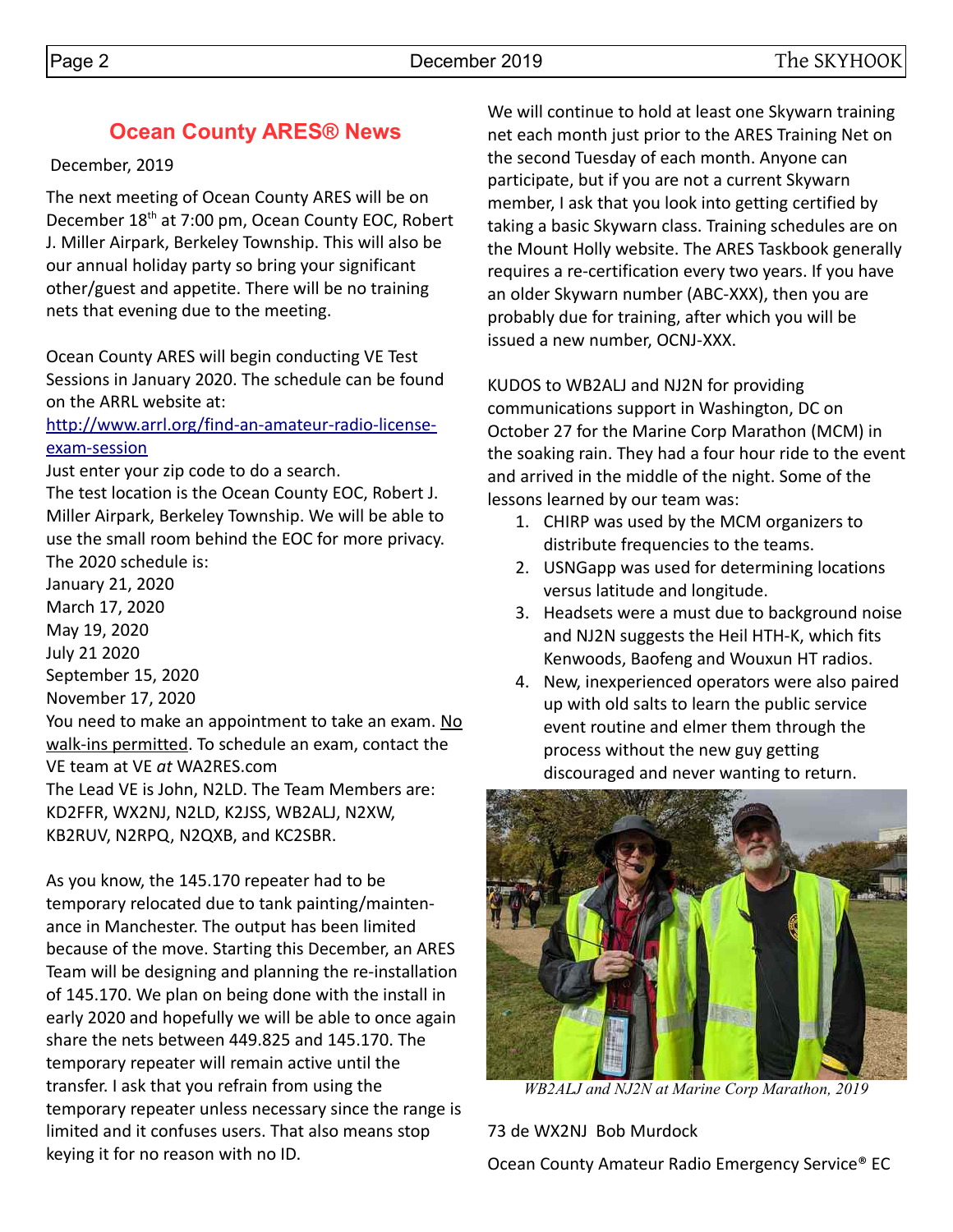## The SKYHOOK December 2019 Page 3

# **Something For Everyone**

By Urb LeJeune W1UL



## **Prologue**

During a recent training session, my friend John Zaruba, K2ZA, started his presentation with the statement: "Ham Radio is a thousand hobbies within a hobby." Despite the hyperbole all the attendees got the point.

## **Background**

When I received my class B license (W2DEC) in 1949 my operating options were limited to CW, Phone 10m & above starting at 10 meters through the microwave bands. When I received my class A license a year later, I could operate AM phone on 75, 40 and 20 meters. It didn't make a lot of difference because my rig didn't have a modulator. There was also Civil Defense. Does anyone remember the little Gonset with the green eye? If you promised to participate in weekly drills your municipality would lend you a Gonset.

## **The Times are Changing**

How times have changed. The operational options may not be a thousand, but they are a lot closer now than back when I was first licensed. Two of my bucket-list options are moon bounce (EME) and satellite, both require a large investment.

However, there are options available that require only a General License and a rig capable of operating on the HF Bands which you probably have. I tend to accomplish tasks more quickly when I have a goal, my suggestion pursuing a Worked All States (WAS)

certificate. If you are relatively new to HF you will learn much about propagation while pursuing your WAS.

Excellent tools are available when pursuing WAS, and an introduction to contesting the North America QSO Party. It is a low pressure contest. You can only run 100 watts. Check it out at<https://ncjweb.com/naqp/>

There are two events per year for CW, SSB and Digital.

## **[Our VE Crew](mailto:lpuccio1@comcast.net?subject=VE)**

Larry [K2QDY](mailto:lpuccio071@gmail.com) (Liaison) 732-349-2950, Urb [W1UL,](mailto:urb@W1UL.com) John [KQ4WR,](mailto:kq4wr@arrl.net) Stan [KB2P,](mailto:kb2pd@hotmail.com) Steve [N2WLH,](mailto:n2wlh@yahoo.com) Larry [WA2VLR,](mailto:lloscalz@optonline.net) Tony [KD2GSO.](mailto:tonyk613@comcast.net) Matt [K3MR](mailto:baltimatt@verizon.net)

*License exams are given by appointment at 7:00pm on the second Wednesday of each month at Holiday City South Clubhouse, Bldg A, which is at the corner of Mule Rd. and Santiago Dr. Call Larry Puccio, K2QDY, at 732-349-2950 for an appointment.* 

*Directions: From either Route 37 W or Davenport Road, take Mule Road to Santiago Drive. Clubhouse A is the building nearest the street corner.*

#### **CLUB COMMITTEES**

| Refreshments:       |                    | Marge KD2LNT pearl1122@comcast.net |
|---------------------|--------------------|------------------------------------|
| Webmaster:          |                    | Steve N2WLH N2WLH@yahoo.com        |
| Programs:           | (open)             |                                    |
| Sunshine:           | Dave WA2DJN        | WA2DJN3@verizon.net                |
| Field Day:          | Larry <b>K2QDY</b> | 732-349-2950                       |
| <b>VE Sessions:</b> | Larry <b>K2QDY</b> | 732-349-2950                       |
| Membership:         | Doug <b>KC2TZC</b> | 732-928-2316                       |

#### **Holiday City Amateur Radio Club Toms River, New Jersey Web Site** [www.hcarc.us](http://www.hcarc.us/)

| President                           | <b>Carl Lee</b>     | W2PTZ              | 732 575-7558        |
|-------------------------------------|---------------------|--------------------|---------------------|
| <b>Vice President</b>               | <b>Billy Locke</b>  |                    | KD2MHA 732 281-0151 |
| <b>Secretary</b>                    | <b>John Perry</b>   | <b>KD2NDY</b>      | 732-349-2705        |
| <b>Treasurer</b>                    | <b>Larry Puccio</b> | <b>K2QDY</b>       | 732-349-2950        |
| <b>Executive Board Doug Poray</b>   |                     | <b>KC2TZC</b>      | 732-928-2316        |
| <b>Executive Board John Roberts</b> |                     | KQ4WR              | 732-966 4665        |
| <b>W2HC Trustee</b>                 | <b>Larry Puccio</b> | K <sub>2</sub> ODY | 732-349-2950        |

Membership is open to all interested persons. Ham license is not required. Dues are \$25.00 per year, payable Jan 1<sup>st</sup>. Members joining during the year will have the dues prorated. Family membership \$30.00 per family. ----------------------------------------------------------

Meetings are held on the first Thursday of every month, at 7:00 pm, except December.

Location: Meeting Room #1 in Holiday City South Clubhouse A. Directions: From either Route 37 W or Davenport Road, take Mule Road to Santiago Drive. Turn into the parking lot from Santiago Drive and park near the pool. Enter the building nearest the street corner..

The SKYHOOK is published monthly as the HCARC's official newsletter. Editor and Publisher:

John Roberts [KQ4WR](mailto:kq4wr@arrl.net) 7 Lincoln Ct. Whiting, NJ 08759-1505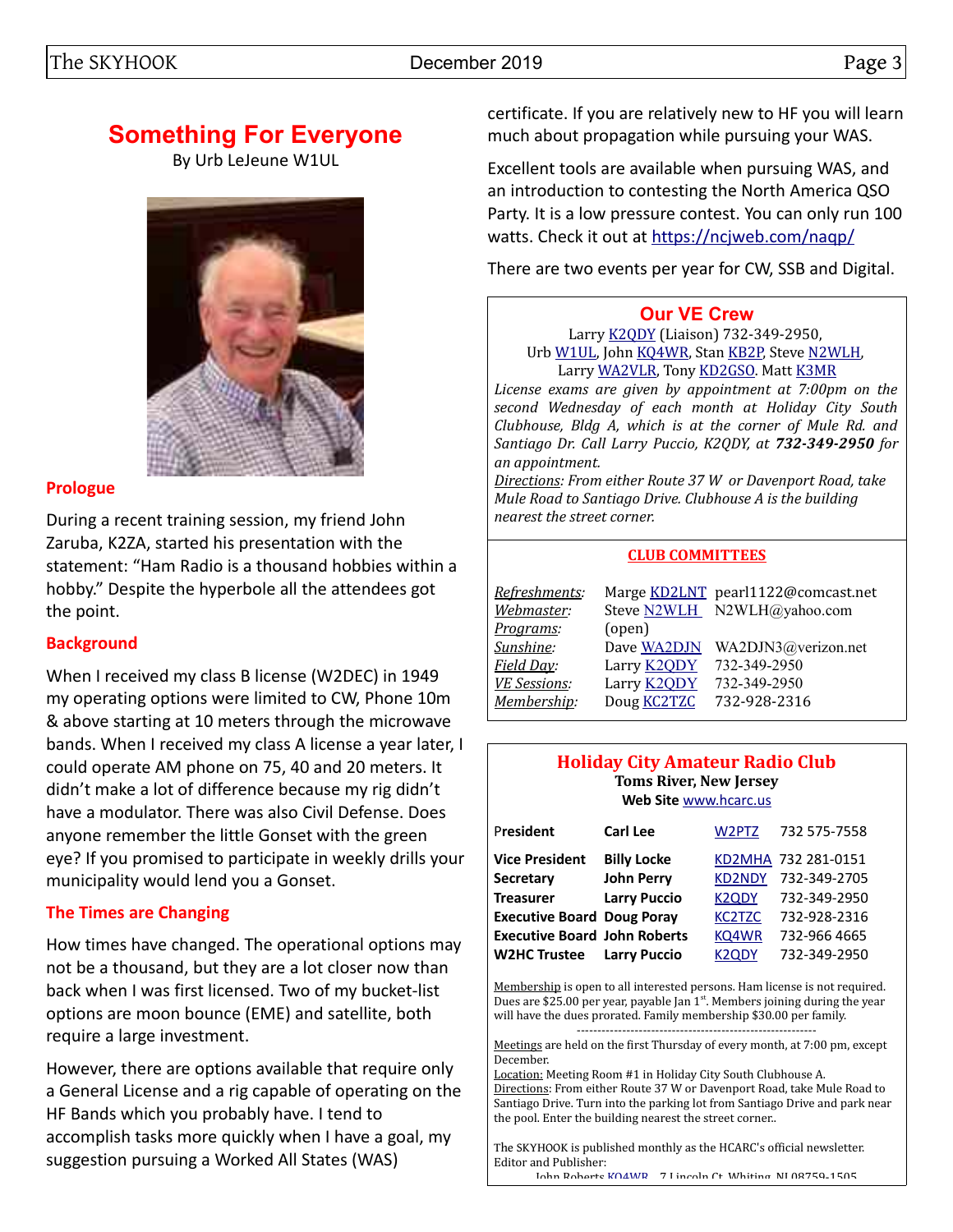The exchange is your name and state. My first name is Urb. During my first NAQP SSB version, more than half of my contacts requested a repeat on my name. During my second SSB event I became Bill, and there were no requests for repeats of my name.

## **Emergency Communications**

Have you ever wondered why ham radio exists? We certainly have choice bands that many commercial enterprises would pay large amounts of money to acquire. The answer is quite simple: During times of emergencies when commercial communications are not available, ham radio fills the gaps.

Make Emergency Communications preparedness part of your station activities. Look into ARES (Amateur Radio Emergency System) or RACES (Radio Amateur Civil Emergency Service.)

*73*, Urb, W1UL, urb@ham-cram.com

# **Computer Logging Programs**

By Urb LeJeune W1UL

#### **Introduction:**

If you are currently using a paper log, consider the following:

- 1. It is disaster prone.
- 2. Paper deteriorates over a period-of-time.
- 3. No way to search your paper log other than manually.
- 4. I've been using AC Log by Scott Davis, N3FJP, for years.
- 5. You can evaluate it for free for 45 days.
- 6. Life-time registration of \$24.99 after trial period.

## **Amateur Contact Log Features**

- 1. Very easy and intuitive to use.
- 2. Tracking of Worked All States, Worked All Counties, Worked All countries, DXCC, VUCC, Grids, Worked All Zones, IOTAs, Lighthouses and many other achievements.
- 3. The use interface is customizable! You can choose to display any of the data fields you

want and decide where you want them. The DX Spotting window can be set to any size you like! You can also change the font sizes of all the fields, list and text boxes.

- 4. Includes a database of countries and counties.
- 5. Query by band, mode, or power level to easily track your accomplishments by individual and multiple criteria.
- 6. Lists previous contact data with the station being worked including name, dates of previous contact(s), QTH, etc., just by typing the call field and hitting the Tab key.
- 7. A bearing and distance calculator from your QTH for DX contacts and grid squares.
- 8. Full support for standard Amateur Data Interchange (ADIF) format. Export you whole log or selected records in ADIF for applications such as eQSL and the ARRL's Logbook of the world (LoTW).
- 9. Easily manage your log and Logbook of the World (LoTW). AC Log will sign and upload your contacts to LoTW and download your confirmations from LoTW.
- 10. Upload QSOs directly to eQSL and Club Log.
- 11. Interface with most Elecraft, Icom, Kenwood, Ten Tec and Yaesu radios.
- 12. A Net Manager form, used for logging with multiple stations, whether you are managing a formal net or just joining in on a casual roundtable, this form makes logging with a group quick and easy.
- 13. Provides DX spotting on Telnet, your packet TNC or AGW Packet engine. Audio alert for needed spots.
- 14. Send keyboard CW via your com port or Winkey and play wave files via your sound card.
- 15. Quickly print basic QSL label and address labels (does not support label printers, and labels are not customizable through AC Log.
- 16. Interfaces with the QRZ and Ham Call Internet lookup service, as well as several free options.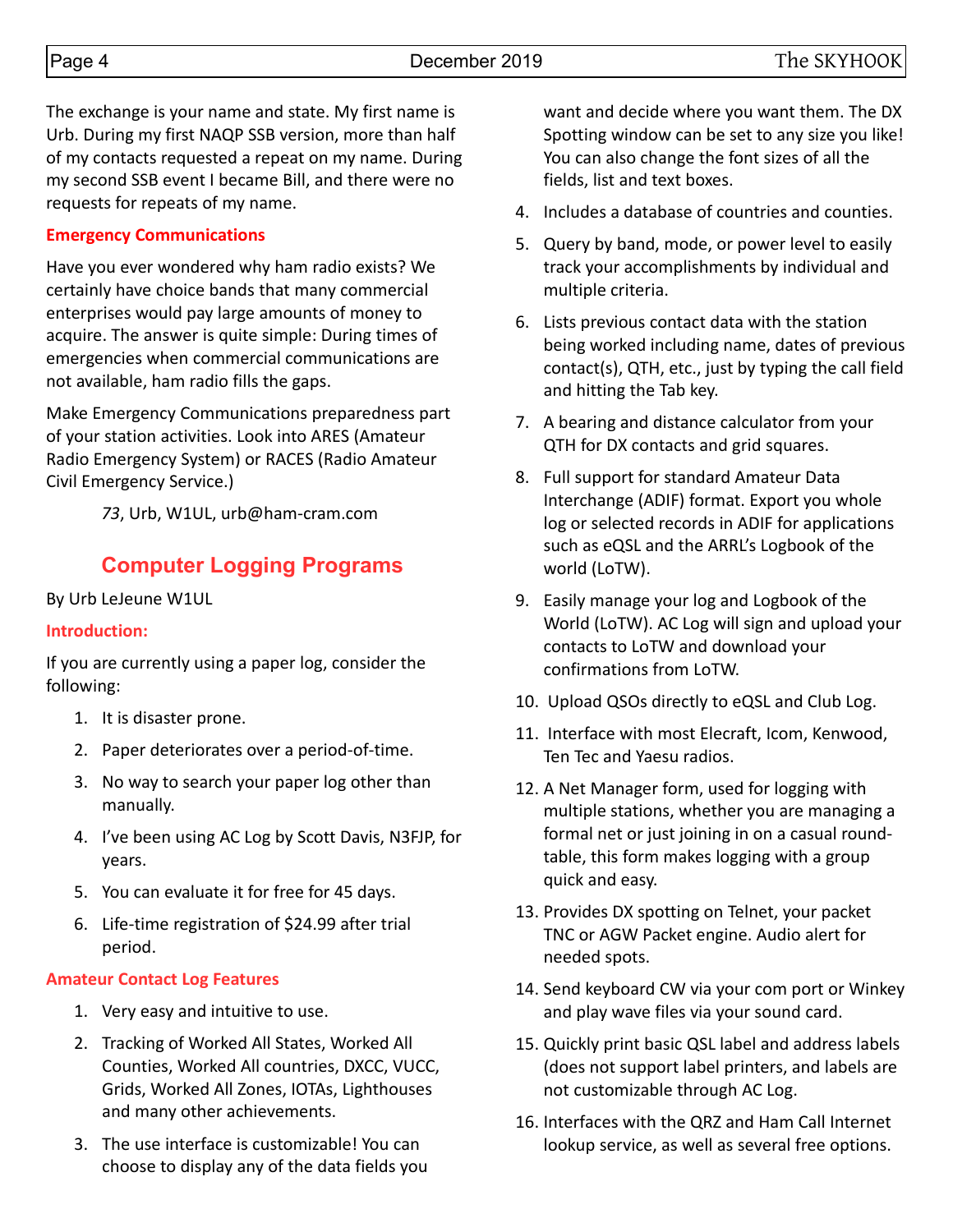# The SKYHOOK December 2019 **December 2019** Page 5

- 17. Interface with many digital programs and other software via API including Fldigi, jTAlert, PSK Express & more.
- 18. Optionally displays your call sign when the program loads.
- 19. Fully networkable. Whether you want to use AC Log for a DXpedition, or you just want to access your log from multiple PC's simultaneously at your home or club station,
- 20. AC Log supports sources updating a single database.

## **Epilogue:**

If you've never used a computer logging program, try one, you'll never go back.

There are literally over a hundred computer logging programs. I've been using AC Log for years and think it offers the most features for a minimal cost.

The topic of next month's article is Log Book of the World (LoTW).

Many hams think LoTW is only for DXers. Not so, it is good for any ARRL award.

I recently was awarded the Triple Play Award which required LoTW conformation with each of the 50 states using CW, SSB and digital.

# **Speaking of Software,**

 try out W1UL's license preparation software at hamcram.com.

- 1. We only study the questions most likely on the actual test.
- 2. We only study correct answers.
- 3. It is the fastest and most reliable path to a license or upgrade.
- 4. It's free.

73 Urb W1UL

urb@ham-cram.com 609 937-5487





Sunspot Cycle number 25 has started. World-wide ham radio communication, known as DX, depends largely on the number and size of spots of activity on the exterior of the sun. Sunspot activity has an eleven year cycle.

Scientists began numbering the cycles around 300 years ago, after several years (1645-1715) of unusually cold weather, which seems to have been related to an unusual period of 60 years without sunspots. That is known as the Maunder Minimum.

Sunspots are darker areas on the sun's surface which seem to be caused by great magnetic storms. Radiation from them causes a significantly greater ionization of the Earth's upper atmosphere, resulting in enhanced long distance (DX) high-frequency wave propagation.

Solar Cycle 24 has virtually ended, and Cycle 25 has just begun. There's an 11 year cycle of sunspot activity, so for the next few years, we should experience more and more DX.

Actually, because the activity alternates between the Sun's Northern and Southern hemispheres, it's really a 22 year cycle.

I noted the prediction by Simon J. Shepherd, Sergei I. Zharkov and Valentina V. Zharkova published in The Astrophysical Journal back in November 1, 2014. So far, it seems to working out as they predicted.

 Their prediction was that Cycle 25 will be only 80% as strong as Cycle 24, and that Cycle 26 to be only 40% as much as Cycle 24, and Cycle 27 may even be the start of another great Minimum.

But while Cycle 25 ripens, I predict a generally continuous improvement for the next four or five years, followed by a much slower general decline.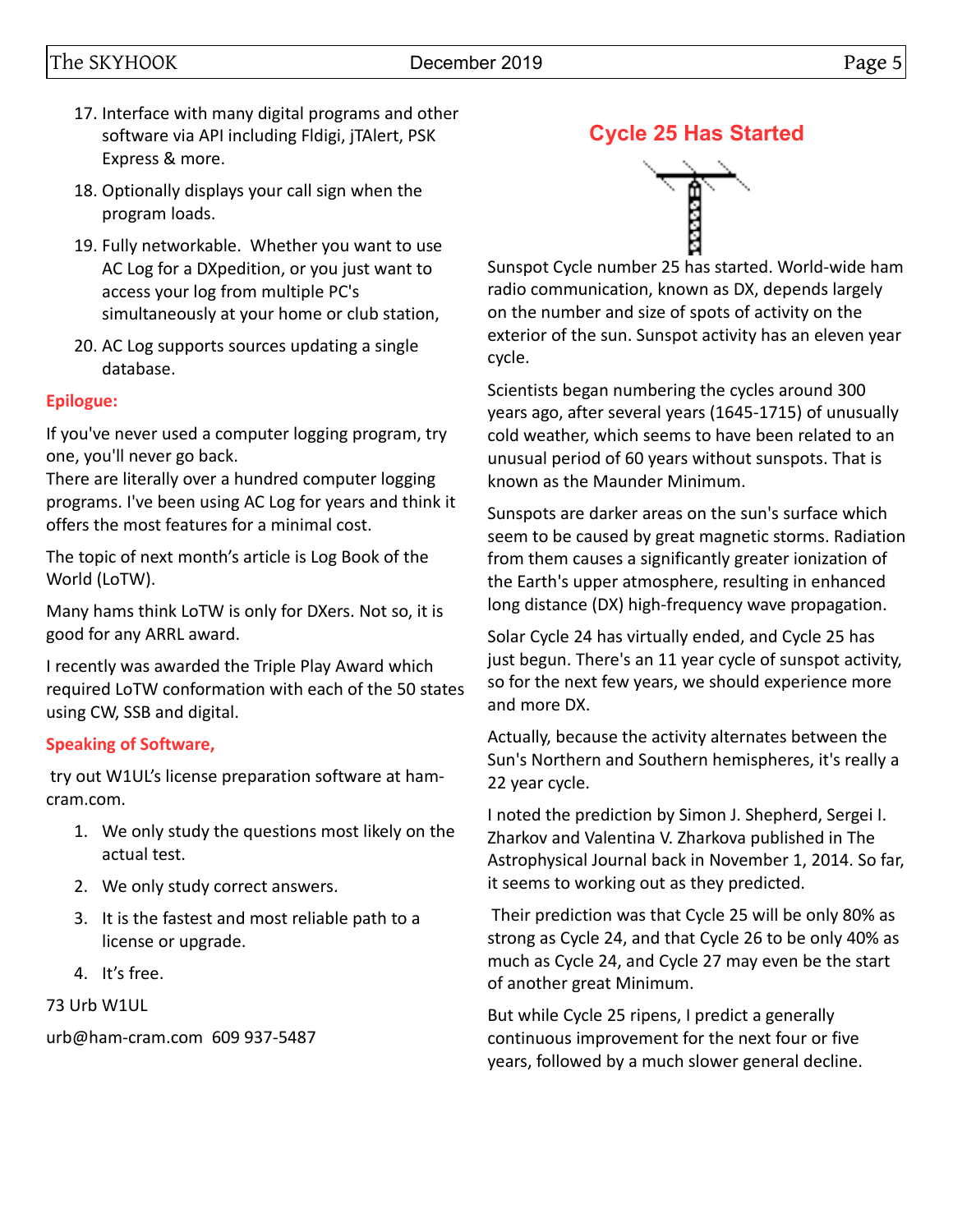# **How's DX?**

# by Russ Young WA2VQV





| <b>CALLSIGN</b>   | <b>DATE</b>     | <b>TIME</b> | <b>MODE</b> | <b>BAND</b> | <b>ENTITY</b>               | <b>CQ ZONE GRID</b> |        | <b>DIST</b> | <b>DIR</b> |                     |
|-------------------|-----------------|-------------|-------------|-------------|-----------------------------|---------------------|--------|-------------|------------|---------------------|
| IZ5EKV            | 22-Nov-19 2314Z |             | <b>CW</b>   | 40M         | <b>ITALY</b>                | 15                  | IN53oq | 4296        | <b>NE</b>  |                     |
| EC3TW             | 22-Nov-19 2316Z |             | <b>CW</b>   | 40M         | <b>SPAIN</b>                | 14                  | JN11bn | 3949        | ENE        |                     |
| LZ50ZF            | 22-Nov-19 2325Z |             | <b>CW</b>   | 40M         | <b>BULGARIA</b>             | 20                  | KN22tk | 4892        | <b>NE</b>  |                     |
| IR <sub>2Q</sub>  | 23-Nov-190146Z  |             | <b>CW</b>   | 40M         | <b>ITALY</b>                | 15                  | JN45pn | 4154        | <b>NE</b>  | <b>CQWW CONTEST</b> |
| OK1FPS            | 23-Nov-19 0148Z |             | <b>CW</b>   | 40M         | <b>CZECH REPUBLIC</b>       | 15                  | JO70fa | 4226        | <b>NE</b>  | <b>CQWW CONTEST</b> |
| <b>S53A</b>       | 23-Nov-190154Z  |             | <b>CW</b>   | 40M         | SLOVENIA                    | 15                  | JN75ft | 4364        | <b>NE</b>  | <b>CQWW CONTEST</b> |
| IR <sub>2C</sub>  | 23-Nov-19 0155Z |             | <b>CW</b>   | 40M         | <b>ITALY</b>                | 15                  | JN45on | 4149        | <b>NE</b>  | <b>CQWW CONTEST</b> |
| ZF1A              | 23-Nov-190158Z  |             | <b>CW</b>   | 40M         | <b>CAYMAN ISLANDS</b>       | 8                   | EK99ig | 1401        | SSW        | <b>CQWW CONTEST</b> |
| <b>9A7A</b>       | 23-Nov-19 0159Z |             | <b>CW</b>   | 40M         | CROATIA                     | 15                  | JN86di | 4424        | <b>NE</b>  | <b>CQWW CONTEST</b> |
| ED8W              | 23-Nov-19 0204Z |             | <b>CW</b>   | 40M         | <b>CANARY ISLANDS</b>       | 33                  | IL18bp | 3324        | Е          | <b>CQWW CONTEST</b> |
| CR3DX             | 23-Nov-190206Z  |             | <b>CW</b>   | 40M         | MADEIRA ISLAND              | 33                  | IM12ju | 3231        | ENE        | <b>CQWW CONTEST</b> |
| <b>DF0HQ</b>      | 23-Nov-190214Z  |             | <b>CW</b>   | 40M         | <b>GERMANY</b>              | 14                  | JO50lq | 4066        | <b>NE</b>  | <b>CQWW CONTEST</b> |
| P33W              | 23-Nov-19 0217Z |             | <b>CW</b>   | 40M         | <b>CYPRUS</b>               | 20                  | KM64ox | 5596        | <b>NE</b>  | <b>CQWW CONTEST</b> |
| LX7I              | 23-Nov-19 0218Z |             | <b>CW</b>   | 40M         | LUXEMBOURG                  | 14                  | JN29xv | 3887        | <b>NE</b>  | <b>CQWW CONTEST</b> |
| 9A1A              | 23-Nov-19 2323Z |             | <b>CW</b>   | 40M         | CROATIA                     | 15                  | JN85ao | 4437        | <b>NE</b>  | <b>CQWW CONTEST</b> |
| LZ5R              | 23-Nov-19 2326Z |             | <b>CW</b>   | 40M         | <b>BULGARIA</b>             | 20                  | KN22ie | 4930        | <b>NE</b>  | <b>CQWW CONTEST</b> |
| 1050              | 23-Nov-19 2327Z |             | <b>CW</b>   | 40M         | <b>ITALY</b>                | 15                  | JN52ns | 4323        | <b>NE</b>  | <b>CQWW CONTEST</b> |
| R <sub>2</sub> AA | 23-Nov-19 2332Z |             | <b>CW</b>   | 40M         | EUROPEAN RUSSIA             | 16                  | KO85tr | 4815        | <b>NNE</b> | <b>CQWW CONTEST</b> |
| DL5AXX            | 23-Nov-19 2337Z |             | <b>CW</b>   | 40M         | <b>GERMANY</b>              | 14                  | JO40jp | 3982        | <b>NE</b>  | <b>CQWW CONTEST</b> |
| OM7RU             | 23-Nov-19 2338Z |             | <b>CW</b>   | 40M         | <b>SLOVAK REPUBLIC</b>      | 15                  | JN98oq | 4459        | <b>NE</b>  | <b>CQWW CONTEST</b> |
| EF8R              | 23-Nov-19 2346Z |             | <b>CW</b>   | 40M         | <b>CANARY ISLANDS</b>       | 33                  |        | 3471        | E,         | <b>CQWW CONTEST</b> |
| YT5A              | 23-Nov-19 2350Z |             | <b>CW</b>   | 40M         | SERBIA                      | 15                  |        | 4645        | <b>NE</b>  | <b>CQWW CONTEST</b> |
| TM6M              | 23-Nov-19 2353Z |             | <b>CW</b>   | 40M         | <b>FRANCE</b>               | 14                  | IN78rj | 3475        | <b>NE</b>  | <b>CQWW CONTEST</b> |
| SN <sub>3</sub> A | 23-Nov-19 2355Z |             | <b>CW</b>   | 40M         | POLAND                      | 15                  |        | 4402        | <b>NE</b>  | <b>CQWW CONTEST</b> |
| VP9I              | 23-Nov-19 2359Z |             | <b>CW</b>   | 40M         | <b>BERMUDA</b>              | 5                   | FM72pi | 750         | ESE        | <b>CQWW CONTEST</b> |
| KP2M              | 24-Nov-19 0002Z |             | <b>CW</b>   | 40M         | <b>US VIRGIN ISLANDS</b>    | 8                   | FK77ps | 1595        | <b>SSE</b> | <b>CQWW CONTEST</b> |
| <b>V47T</b>       | 24-Nov-19 0003Z |             | <b>CW</b>   | 40M         | <b>ST KITTS &amp; NEVIS</b> | 8                   | FK87pi | 1673        | <b>SSE</b> | <b>CQWW CONTEST</b> |
| FY5KE             | 24-Nov-19 0015Z |             | <b>CW</b>   | 40M         | <b>FRENCH GUIANA</b>        | 9                   | GJ35kd | 2733        | SE         | <b>CQWW CONTEST</b> |
| PJ2T              | 24-Nov-19 0354Z |             | <b>CW</b>   | 40M         | <b>CURACAO</b>              | 9                   | FK52kg | 1879        | <b>SSE</b> | <b>CQWW CONTEST</b> |
| EF2X              | 24-Nov-190357Z  |             | <b>CW</b>   | 40M         | SPAIN                       | 14                  |        |             |            | <b>CQWW CONTEST</b> |
| S53M              | 24-Nov-19 0359Z |             | <b>CW</b>   | 40M         | SLOVENIA                    | 15                  | JN86cr | 4406        | <b>NE</b>  | <b>CQWW CONTEST</b> |
| ED1R              | 24-Nov-19 0359Z |             | <b>CW</b>   | 40M         | <b>SPAIN</b>                | 14                  | IN70nt | 3638        | <b>ENE</b> | <b>CQWW CONTEST</b> |
| DR4A              | 24-Nov-19 0400Z |             | <b>CW</b>   | 40M         | <b>GERMANY</b>              | 14                  | JN39vv | 3962        | <b>NE</b>  | <b>CQWW CONTEST</b> |
| S57Z              | 24-Nov-19 0401Z |             | <b>CW</b>   | 40M         | SLOVENIA                    | 15                  | JN76fc | 4355        | <b>NE</b>  | <b>CQWW CONTEST</b> |
| OK2D              | 24-Nov-19 0404Z |             |             |             |                             | 15                  | JN99aj | 4388        | NE         |                     |
| LZ9W              |                 |             | <b>CW</b>   | 40M         | <b>CZECH REPUBLIC</b>       |                     | KN12kr |             |            | <b>CQWW CONTEST</b> |
| D4C               | 24-Nov-190406Z  |             | <b>CW</b>   | 40M         | <b>BULGARIA</b>             | 20                  | HK76mv | 4831        | <b>NE</b>  | <b>CQWW CONTEST</b> |
|                   | 24-Nov-19 0409Z |             | <b>CW</b>   | 40M         | <b>CAPE VERDE</b>           | 35                  |        | 3382        | ESE        | <b>CQWW CONTEST</b> |
| CR5E              | 24-Nov-190411Z  |             | <b>CW</b>   | 40M         | PORTUGAL                    | 14                  | IN50ru | 3461        | ENE        | <b>CQWW CONTEST</b> |
| F6HKA             | 24-Nov-19 0414Z |             | <b>CW</b>   | 40M         | FRANCE                      | 14                  | JN05ot | 3788        | <b>NE</b>  | <b>CQWW CONTEST</b> |
| <b>OM0M</b>       | 24-Nov-19 0419Z |             | <b>CW</b>   | 40M         | <b>SLOVAK REPUBLIC</b>      | 15                  | KN08po | 4543        | <b>NE</b>  | <b>CQWW CONTEST</b> |
| VE3NZ             | 24-Nov-19 1354Z |             | <b>CW</b>   | 40M         | CANADA                      | 5                   | FN03hs | 396         | <b>NNW</b> | <b>CQWW CONTEST</b> |
| VE3MGY            | 24-Nov-19 1407Z |             | <b>CW</b>   | 40M         | CANADA                      | 5                   | EN92lq | 397         | <b>NW</b>  | <b>CQWW CONTEST</b> |
| VE7JH             | 24-Nov-19 142ZZ |             | <b>CW</b>   | 40M         | CANADA                      | 3                   | CN88eu | 2455        | <b>WNW</b> | <b>CQWW CONTEST</b> |
| VE3YAA            | 24-Nov-19 1847Z |             | <b>CW</b>   | 40M         | CANADA                      | 4                   | FN03fq | 394         | <b>NNW</b> | <b>CQWW CONTEST</b> |
| CN <sub>3</sub> A | 24-Nov-19 1904Z |             | <b>CW</b>   | 40M         | <b>MOROCCO</b>              | 33                  |        | 3750        | ENE        | <b>CQWW CONTEST</b> |
| VE3FP             | 24-Nov-19 1908Z |             | <b>CW</b>   | 40M         | CANADA                      | 4                   | EN94mf | 467         | <b>NW</b>  | <b>CQWW CONTEST</b> |
| DL2SAX            | 24-Nov-19 1916Z |             | <b>CW</b>   | 40M         | <b>GERMANY</b>              | 14                  | JN85bj | 4101        | <b>NE</b>  | <b>CQWW CONTEST</b> |
| VE2IM             | 24-Nov-19 1924Z |             | <b>CW</b>   | 40M         | CANADA                      | $\overline{2}$      | FO60te | 897         | <b>NNE</b> | <b>CQWW CONTEST</b> |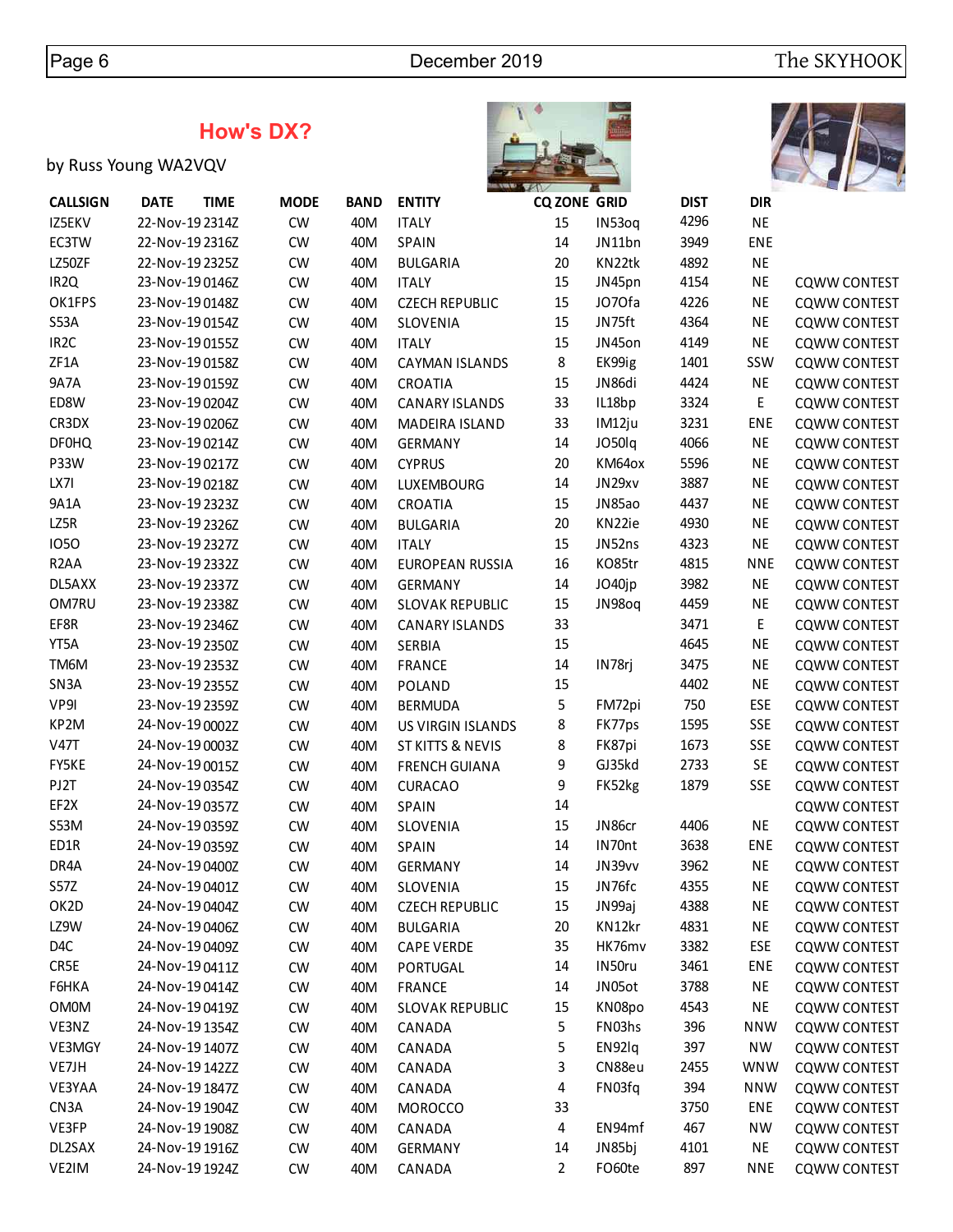# **Some DX Opportunities**

Callsigns shown in alphanumeric order *Italics if DX > 6000mi* Mode codes:  $8 = JTS$ ,  $C = CW$ ,  $D = Digital$ ,  $J = JP4$ ,  $P = PSK31$ ,  $R = RTTY$ ,  $S = SSB$ ,  $T = SSTV$ . Bands: "Low" usually means 160, 80 & 40m. Many thanks to NG3K and to the RSGB, DXW, TDDX & QRZ for the data.

| <b>START</b> | <b>FINISH</b> | <b>ENTITY</b> | <b>CALLSIGN</b> | <b>IOTA</b> | <b>BANDS</b> | <b>MODES</b>   | QSL via         | <b>LOC</b> | Miles Dir |              |
|--------------|---------------|---------------|-----------------|-------------|--------------|----------------|-----------------|------------|-----------|--------------|
| Nov 27       | Jan 05        | 3D2AG/p       | Rotuma          | $OC - 016$  | 160-60m      |                | C S R 8 ClubLog | RH92ma     | 7886      | W            |
| Dec 13       | Dec 20        | 4L/TA1HZ      | Georgia         |             | Low          | 84             | LoTW            | LN21mm     | 5646      | <b>NE</b>    |
| Nov 12       | Dec 25        | <b>5R8KU</b>  | Madagascar      | AF-013      |              | S R 8<br>4     | JA8VE           | LH31mm     | 8678      | E            |
| Nov 12       | Dec 25        | 5R8VX         | Madagascar      | AF-013      |              | S R 8 4 JF10CQ |                 | LH31mm     | 8678      | E            |
| Dec 13       | Dec 15        | 6V1A          | Senegal         | AF-045      | HF           | S C            | LoTW            | IK15aa     | 3784      | E            |
| Nov 18       | Dec 06        | 7 <i>Q7W</i>  | Malawi          |             | $40 - 6m$    | $S_8C$         | DK2WV           | KH75ma     | 7898      | E            |
| Dec 10       | Dec 23        | 8Q7XY         | Maldives        | $AS-013$    | 40-10m       | 8 S            | DF3XY Dir       | MJ64qj     | 8752      | <b>NE</b>    |
| -26<br>Nov   | Dec 28        | 9G5GS         | Ghana           | AF-084      | $160 - 20m$  | 8 S            | LoTW            | IJ95vm     | 5132      | E            |
| 24<br>Nov    | Dec 31        | A35JP         | Tonga           | OC-049      | $160 - 10m$  | C S 8          | LoTW            | AG29ma     | 7693      | W            |
| -28<br>Nov   | Dec 13        | C56PIS        | Gambia          |             | <b>HF</b>    |                | SA6PIS          | IK13ma     | 3923      | <b>ESE</b>   |
| Dec 21       | Dec 28        | HB0/DL2SBY    | Liechtenstein   |             | $80 - 10m$   | SCD            | LoTW            | JN47sa     | 4026      | <b>NE</b>    |
| Dec 02       | Jan 05        | HC3/EA5RM     | Ecuador         |             | $40 - 10m$   | S D            | EA5RM           | FI19at     | 2785      | <sub>S</sub> |
| Dec 15       | Dec 21        | HC5JLT        | Ecuador         |             | $80 - 6m$    | SCD            | W9HT            | FI19at     | 2785      | <sub>S</sub> |
| Nov 12       | Dec 31        | <b>HS0ZME</b> | Thailand        | AS-053      | 40-10m       | C              | SM6NT<br>Buro   | NK92xm     | 8797      | N            |
| Dec 14       | Jan 08        | <b>HS0ZNR</b> | Thailand        | AS-053      | $80 - 10m$   | 58             | LoTW            | OK03gt     | 8711      | N            |
| Dec 31       | Jan 02        | TF/MM00KG     | Iceland         | EU-021      |              |                | LoTW            | HP94ac     | 2662      | <b>NNE</b>   |
| Dec 31       | Jan 02        | TF/0J0Y       | Iceland         | EU-021      |              |                | LoTW            | HP94ac     | 2662      | <b>NNE</b>   |
| Dec 04       | Dec 13        | T09W          | St Martin       |             | $160 - 6m$   | C <sub>8</sub> | LoTW            | FK88ma     | 1660      | <b>SSE</b>   |
| 01<br>0ct    | Dec 15        | TR8CR         | Gabon           |             | <b>HF</b>    | C              | F6AJA           | JJ40rj     | 5871      | E.           |
| -10<br>Dec.  | Dec 19        | <b>V47JA</b>  | StKitts&Nevis   | NA-104      |              |                | LoTW            | FK87pf     | 1717      | <b>SSE</b>   |
| Dec 02       | Dec 09        | V6K           | Micronesia      | OC-059      | 160,80m      | С              | JA1XGI          | RJ15lh     | 7655      | <b>WNW</b>   |
| Dec 02       | Dec 20        | XT2AW         | Burkina Faso    |             | 160-60m      | C S R 8        | M0OXO           | IK92dh     | 4756      | E            |